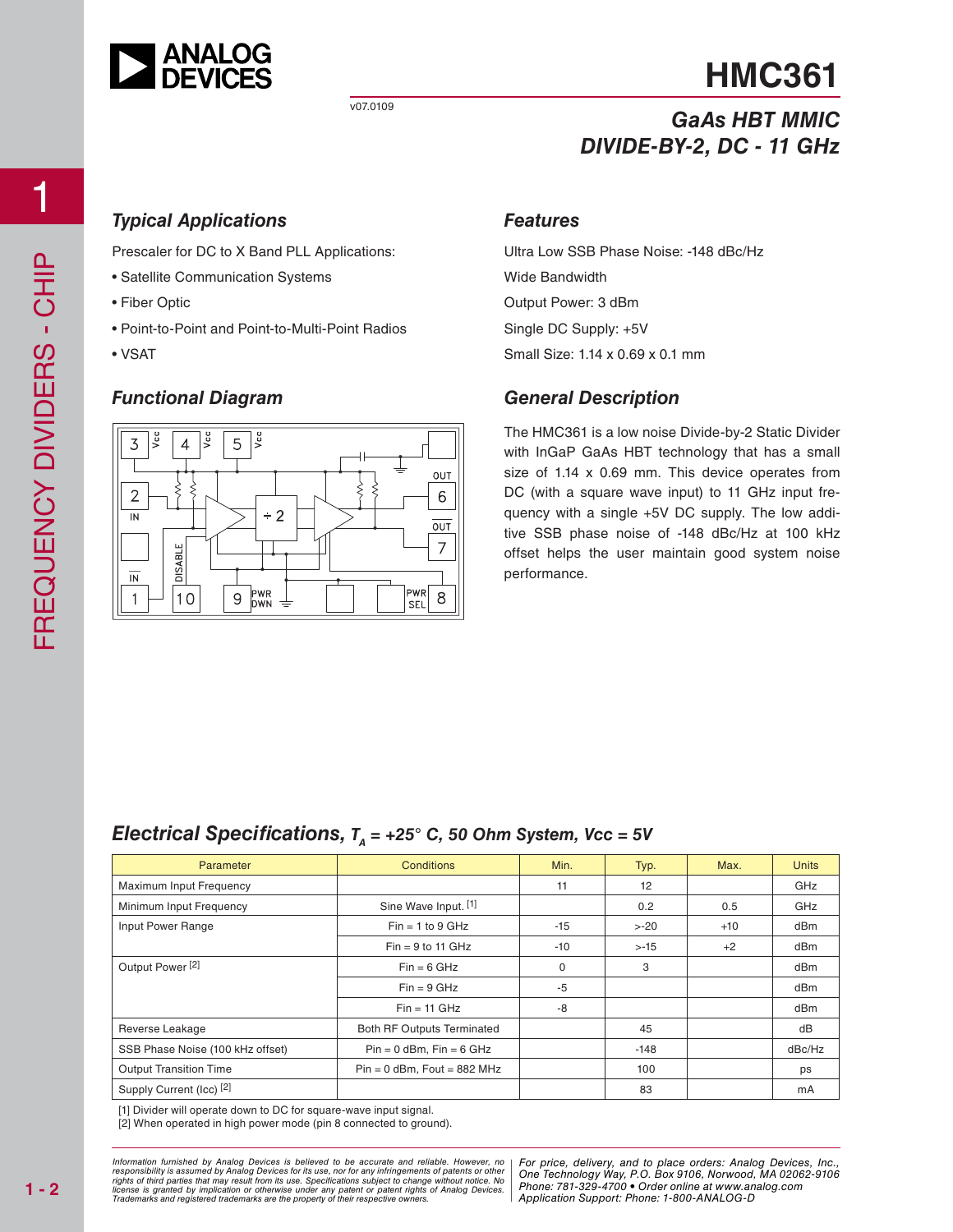

# **HMC361**

## *GaAs HBT MMIC DIVIDE-BY-2, DC - 11 GHz*

#### *Input Sensitivity Window, T= 25 °C* 20 10 NPUT POWER (dBm) INPUT POWER (dBm) 0 *Recommended Operating Window* -10  $-20$ -30 0 1 2 3 4 5 6 7 8 9 10 11 12 13 14 15 INPUT FREQUENCY (GHz)

*Output Power vs. Temperature*



*Output Harmonic Content, Pin= 0 dBm, T= 25 °C*



#### *Input Sensitivity Window vs. Temperature*



#### *SSB Phase Noise Performance, Pin= 0 dBm, T= 25 °C*



#### *Reverse Leakage, Pin= 0 dBm, T= 25 °C*



at may result from its use. Specifications subject to change without notice. No<br>mplication or otherwise under any patent or patent rights of Analog Devices Phone: 781-329-4700 • Order online at www.a spective owners.  $\blacksquare$  Application S *Information furnished by Analog Devices is believed to be accurate and reliable. However, no*  responsibility is assumed by Analog Devices for its use, nor for any infringements of patents or other<br>rights of third parties that may result from its use. Specifications subject to change without notice. No<br>license is gr

ed by Analog Devices is believed to be accurate and reliable. However, no | For price, delivery, and to place orders: Analog Devices, Inc.,<br>umed by Analog Devices for its use, not for any infringements of patents or other *Phone: 781-329-4700 • Order online at www.analog.com Application Support: Phone: 1-800-ANALOG-D*

1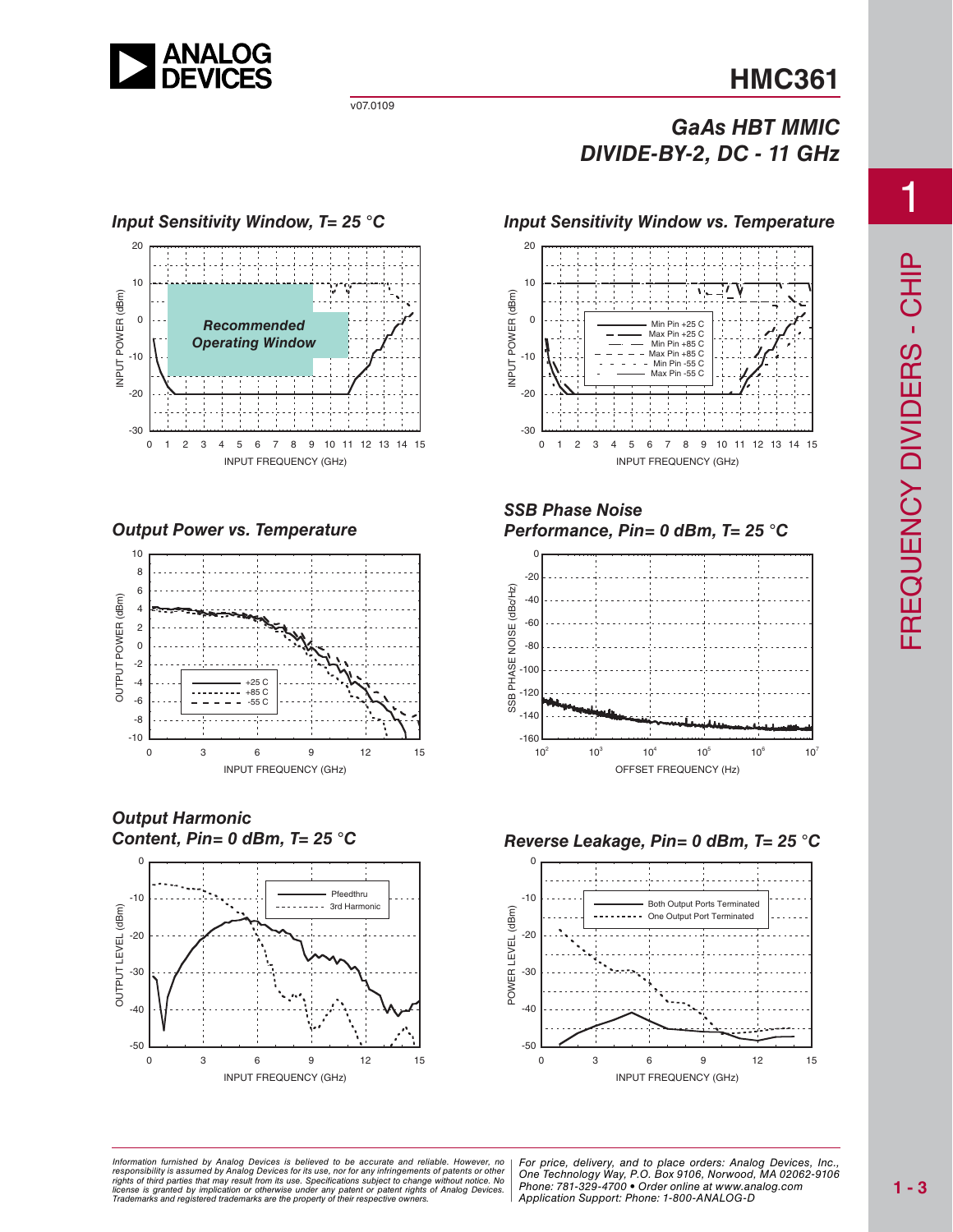

*Output Voltage Waveform,*

v07.0109

**ECTROSTATIC SENSITIVE DEVICE** OBSERVE HANDLING PRECAUTIONS

22.7 23.1 23.5 23.9 24.3 24.7

TIME (nS)

# **HMC361**

## *GaAs HBT MMIC DIVIDE-BY-2, DC - 11 GHz*

## *Pin= 0 dBm, Fout= 882 MHz, T= 25 °C Absolute Maximum Ratings*

| $RF$ Input (Vcc = +5V)                                              | $+13$ dBm              |  |
|---------------------------------------------------------------------|------------------------|--|
| <b>Vcc</b>                                                          | $+5.5V$                |  |
| <b>VLogic</b>                                                       | Vcc -1.6V to Vcc -1.2V |  |
| Junction Temperature (T <sub>i</sub> )                              | 135 °C                 |  |
| Continuous Pdiss ( $T = 85$ °C)<br>(derate 15.9 mW/ °C above 85 °C) | 0.79W                  |  |
| Thermal Resistance $(R_{TH})$<br>(junction to die bottom)           | 63 °C/W                |  |
| <b>Storage Temperature</b>                                          | $-65$ to $+150$ °C     |  |
| <b>Operating Temperature</b>                                        | $-55$ to $+85$ °C      |  |

## *Typical Supply Current vs Vcc*

| Vcc (V) | $\textsf{lcc}$ (mA) |  |
|---------|---------------------|--|
| 4.75    | 74                  |  |
| 5.0     | 83                  |  |
| 5.25    | 89                  |  |

Note: Divider will operate over full voltage range shown above

## *Outline Drawing*



## *Die Packaging Information* [1]

| Standard           | Alternate |
|--------------------|-----------|
| WP-8 (Waffle Pack) | ∠         |

[1] Refer to the "Packaging Information" section for die packaging dimensions.

[2] For alternate packaging information contact Hittite Microwave Corporation.

NOTES;

- 1. ALL DIMENSIONS IN INCHES (MILLIMETERS)
- 2. ALL TOLERANCES ARE ± 0.001 (0.025)
- 3. DIE THICKNESS IS 0.004 (0.100) BACKSIDE IS GROUND
- 4. BOND PADS ARE 0.004 (0.100) SQUARE
- 5. BOND PAD SPACING, CTR-CTR: 0.006 (0.150)
- 6. BACKSIDE METALLIZATION: GOLD 7. BOND PAD METALLIZATION: GOLD

at may result from its use. Specifications subject to change without notice. No **change in the change of the ch**<br>polication or otherwise under any patent or patent rights of Analog Devices Phone: 781-329-4700 • Order onlin pective owners. The Contract of Application St *Information furnished by Analog Devices is believed to be accurate and reliable. However, no*  responsibility is assumed by Analog Devices for its use, nor for any infringements of patents or other<br>rights of third parties that may result from its use. Specifications subject to change without notice. No<br>license is gr

d by Analog Devices is believed to be accurate and reliable. However, no | For price, delivery, and to place orders: Analog Devices, Inc.,<br>umed by Analog Devices for its use, not for any infringements of patents or other | *Phone: 781-329-4700 • Order online at www.analog.com Application Support: Phone: 1-800-ANALOG-D*

 $-500$ 

 $-300$ 

-100

AMPLITUDE (mV)

100

300

500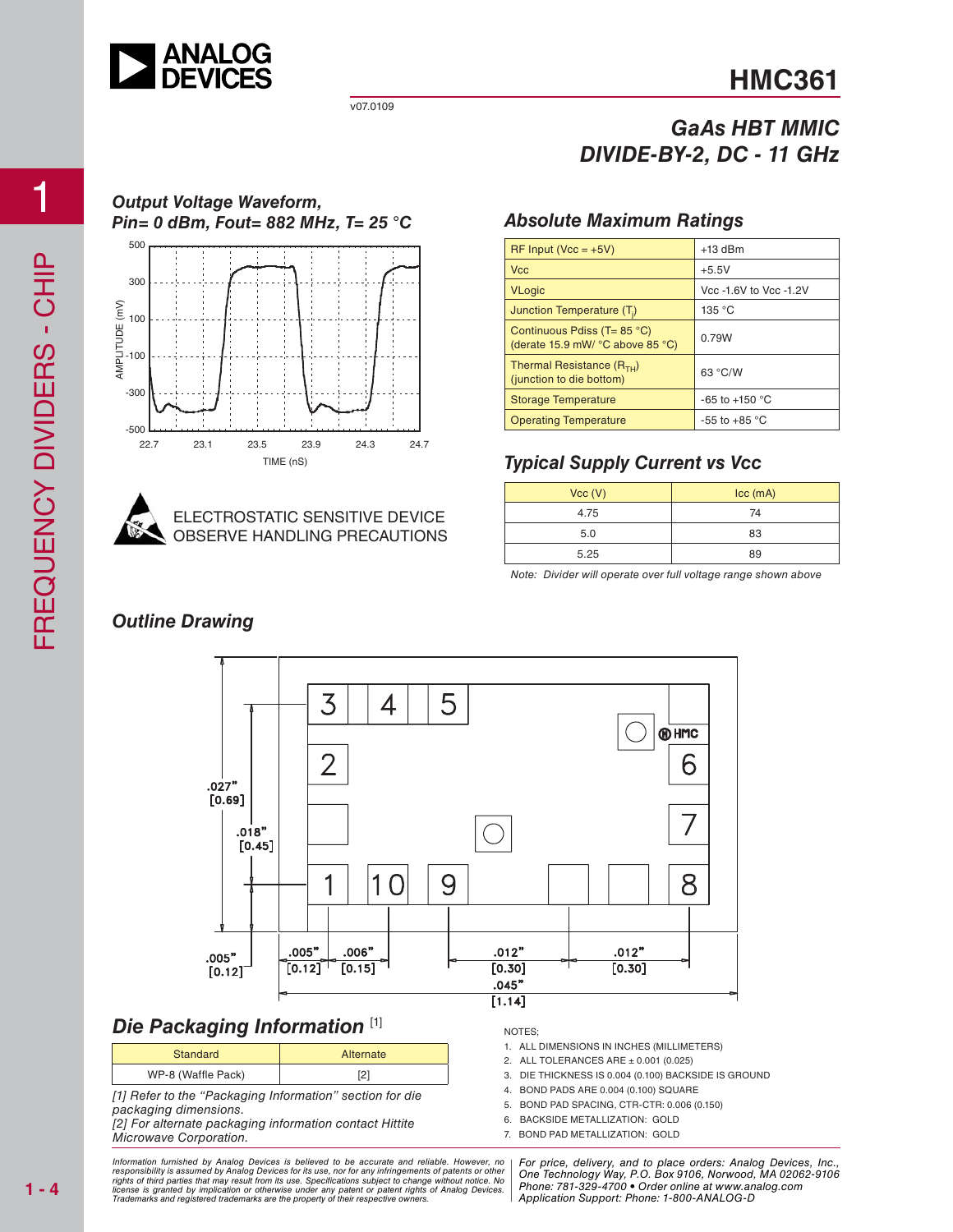

# **HMC361**

## *GaAs HBT MMIC DIVIDE-BY-2, DC - 11 GHz*

### *Pad Description*

| <b>Pad Number</b> | Function                 | <b>Description</b>                                                                                                                               | <b>Interface Schematic</b>                        |
|-------------------|--------------------------|--------------------------------------------------------------------------------------------------------------------------------------------------|---------------------------------------------------|
| $\mathbf{1}$      | $\overline{\mathsf{IN}}$ | RF Input 180° out of phase with pad 3 for differential operation.<br>AC ground for single ended operation.                                       | 5V<br>50 <sup>2</sup><br>$\overline{\mathsf{IN}}$ |
| $\overline{c}$    | IN                       | RF Input must be DC blocked.                                                                                                                     | 5V<br>50 <sup>o</sup><br>IN                       |
| 3, 4, 5           | Vcc                      | Supply Voltage 5V ±0.25V can be applied to pad 3, 4, or 5.                                                                                       | $5V$<br>50<br>25                                  |
| 6                 | OUT                      | Divided Output                                                                                                                                   | 5V<br>OUT                                         |
| $\overline{7}$    | $\overline{OUT}$         | Divided output 180° out of phase with OUT.                                                                                                       | 5V<br>$\overline{OUT}$                            |
| 8                 | PWR SEL                  | In the low power mode, the power select pin is left floating.<br>By grounding this pin, the output power is increased by<br>approximately 10 dB. | $\circ \frac{\mathsf{PWR}}{\mathsf{SEL}}$         |
| 9                 | PWR DWN                  | The power down pin is grounded for normal operation.<br>Applying 5 volts to this pin will power down this device.                                | PWR<br>DWN<br>Ω                                   |
| 10                | <b>DISABLE</b>           | The disable pin is grounded for normal operation.<br>Applying 5 volts to this pin will disable the input buffer amplifier.                       | $\circ$ DISABLE                                   |

ed by Analog Devices is believed to be accurate and reliable. However, no [For price, delivery, and to place orders: Analog<br>umed by Analog Devices for its use nor for any infringements of patents or other [One Technologu W at may result from its use. Specifications subject to change without notice. No<br>mplication or otherwise under any patent or patent rights of Analog Devices Phone: 781-329-4700 • Order online at www.a spective owners.  $\blacksquare$  Application S Information furnished by Analog Devices is believed to be accurate and reliable. However, no<br>responsibility is assumed by Analog Devices for its use, nor for any infringements of patents or other<br>rights of third parties th

*For price, delivery, and to place orders: Analog Devices, Inc., One Technology Way, P.O. Box 9106, Norwood, MA 02062-9106 Phone: 781-329-4700 • Order online at www.analog.com Application Support: Phone: 1-800-ANALOG-D*

1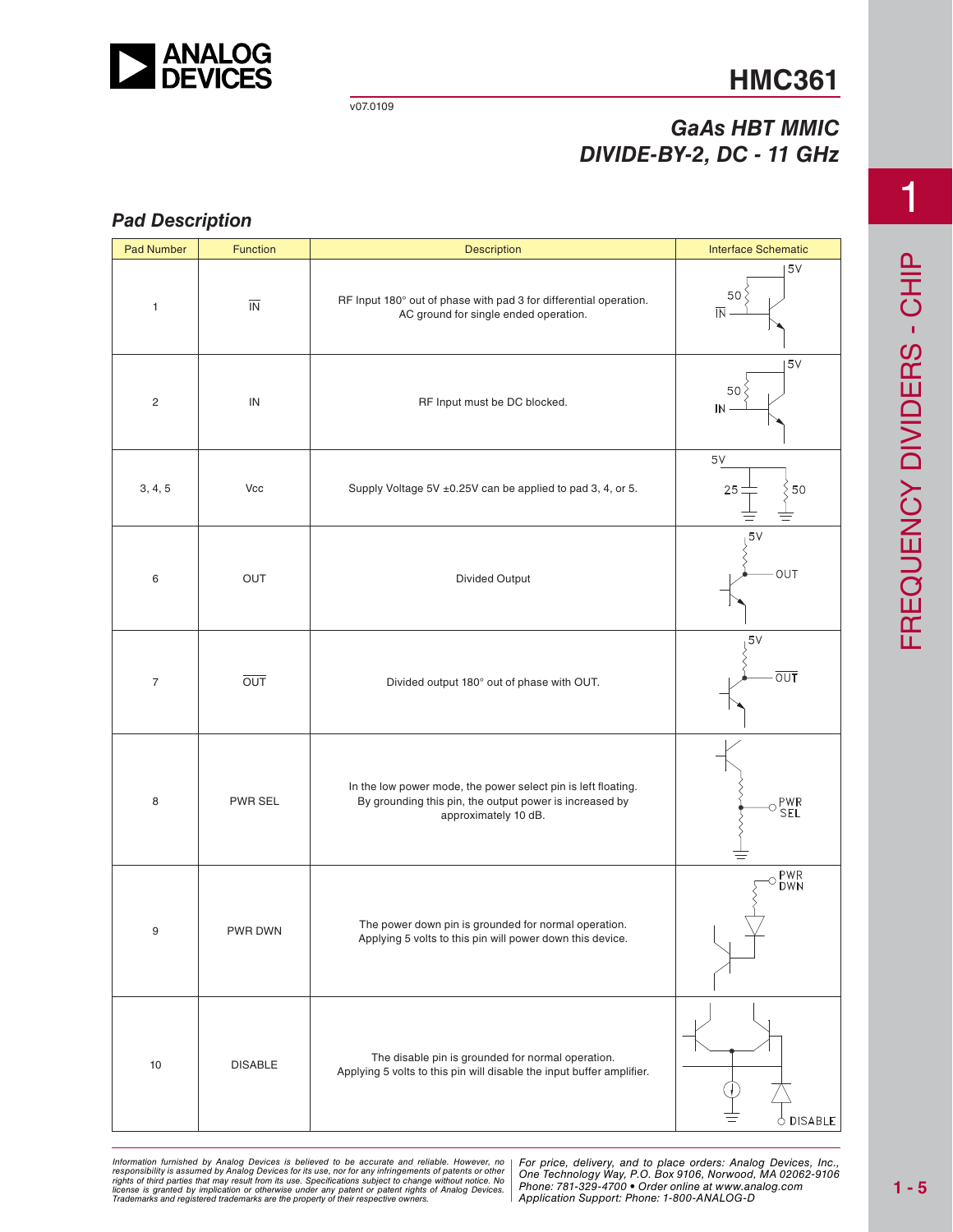

# **HMC361**

## *GaAs HBT MMIC DIVIDE-BY-2, DC - 11 GHz*

#### *Truth Table*

| <b>Function</b>            | Pin | 5V            | <b>GND</b>           | Float                  |
|----------------------------|-----|---------------|----------------------|------------------------|
| <b>DISABLE</b>             | 10  | Output Off    | Output On            |                        |
| <b>PWR</b><br><b>DWN</b>   | 9   | Power<br>Down | Power Up             | X                      |
| <b>PWR</b><br><b>SEL</b>   | 8   | x             | High<br>Power Output | Low<br>Power<br>Output |
| $X = State not permitted.$ |     |               |                      |                        |

*Assembly Diagram*



at may result from its use. Specifications subject to change without notice. No **change in the change of the ch**<br>polication or otherwise under any patent or patent rights of Analog Devices Phone: 781-329-4700 • Order onlin pective owners. The Contract of Application St *Information furnished by Analog Devices is believed to be accurate and reliable. However, no*  responsibility is assumed by Analog Devices for its use, nor for any infringements of patents or other<br>rights of third parties that may result from its use. Specifications subject to change without notice. No<br>license is gr

d by Analog Devices is believed to be accurate and reliable. However, no | For price, delivery, and to place orders: Analog Devices, Inc.,<br>umed by Analog Devices for its use, not for any infringements of patents or other | *Phone: 781-329-4700 • Order online at www.analog.com Application Support: Phone: 1-800-ANALOG-D*